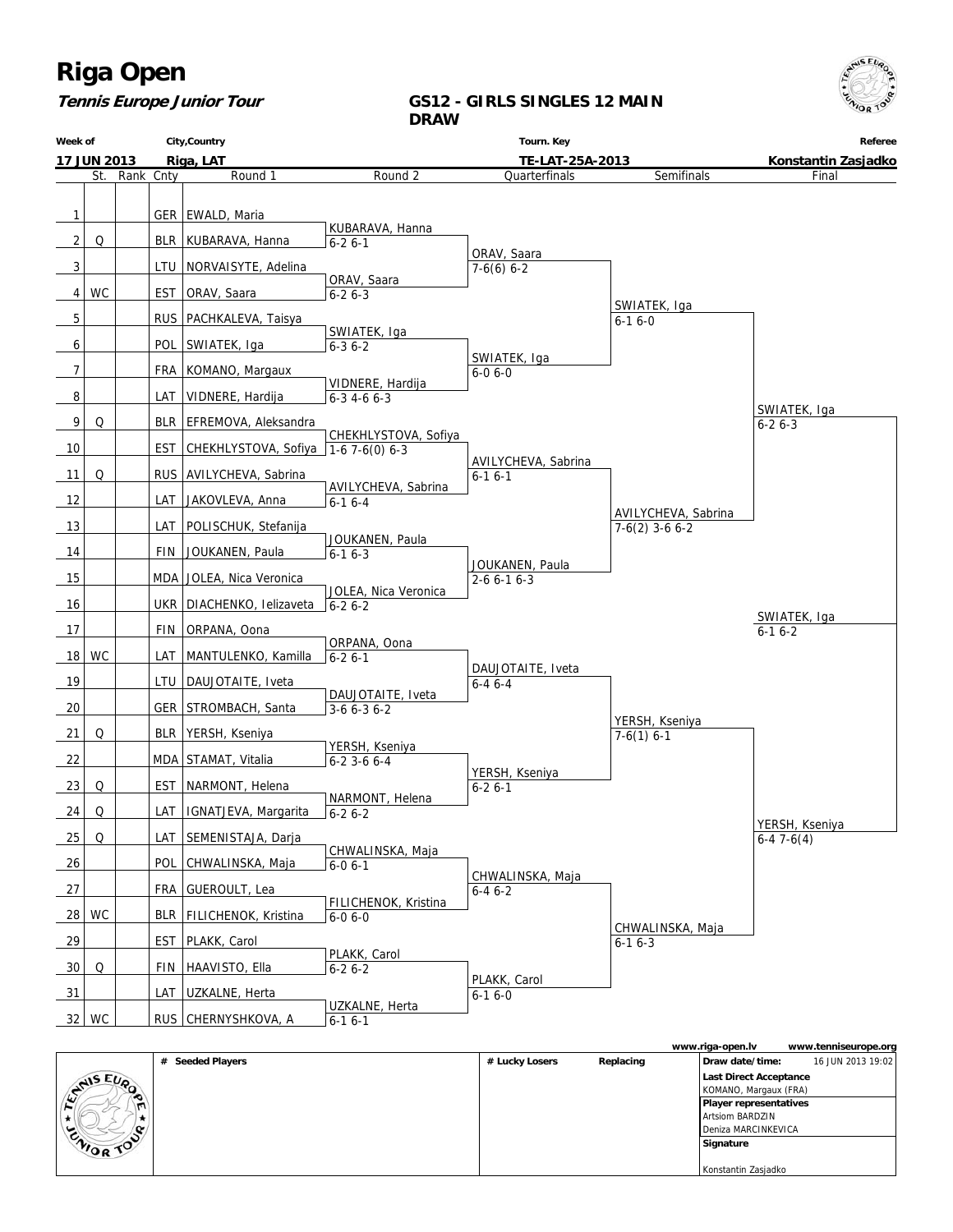### **Tennis Europe Junior Tour**

### **BS12 - BOYS SINGLES 12 MAIN DRAW**

|                 | City, Country<br>Week of        |           | Tourn. Key |                             | Referee                                |                                  |                                 |                               |
|-----------------|---------------------------------|-----------|------------|-----------------------------|----------------------------------------|----------------------------------|---------------------------------|-------------------------------|
|                 | Riga, LAT<br><b>17 JUN 2013</b> |           |            |                             | TE-LAT-25A-2013                        |                                  | Konstantin Zasjadko             |                               |
|                 | St.                             | Rank Cnty |            | Round <sub>1</sub>          | Round 2                                | Quarterfinals                    | Semifinals                      | Final                         |
| 1               |                                 |           | LAT        | NIKUSHINS, Sergejs          |                                        |                                  |                                 |                               |
| 2               | <b>WC</b>                       |           |            | RUS   SVERIDENKO, Vladislav | SVERIDENKO, Vladislav<br>$16 - 36 - 3$ |                                  |                                 |                               |
| 3               |                                 |           |            | GER   KROLO, Filip          |                                        | KROLO, Filip<br>$6 - 0 6 - 1$    |                                 |                               |
| 4               |                                 |           |            | EST   MANDMA, A             | KROLO, Filip<br>$6 - 16 - 3$           |                                  |                                 |                               |
| 5               | Q                               |           |            | LAT   LUKJANSKIJ, Valentin  |                                        |                                  | MAREK, Wojciech<br>$6 - 46 - 3$ |                               |
| 6               |                                 |           |            | POL   MAREK, Wojciech       | MAREK, Wojciech<br>$6 - 06 - 0$        |                                  |                                 |                               |
| 7               |                                 |           |            | LTU   ADOMAVICIUS, Julius   |                                        | MAREK, Wojciech<br>$6 - 0 6 - 1$ |                                 |                               |
| 8               |                                 |           |            | RUS   SADILIN, Nikita       | ADOMAVICIUS, Julius<br>$6 - 36 - 3$    |                                  |                                 |                               |
| 9               |                                 |           |            | RUS   TRUNOV, Igor          |                                        |                                  |                                 | MAREK, Wojciech               |
| 10              | Q                               |           |            | LTU   MEDVEDEVAS, Vilius    | TRUNOV, Igor                           |                                  |                                 | $6 - 06 - 0$                  |
|                 |                                 |           |            |                             | $6 - 06 - 0$                           | TRUNOV, Igor                     |                                 |                               |
| 11              |                                 |           |            | FIN   KOIVISTO, Otto        | JARICEVSKIS, Roberts                   | $7-6(4)$ 7-5                     |                                 |                               |
| 12              |                                 |           |            | LAT   JARICEVSKIS, Roberts  | $4-66-26-2$                            |                                  | SNITARI, Ilya                   |                               |
| 13              |                                 |           |            | MDA SNITARI, Ilya           | SNITARI, Ilya                          |                                  | $6-7(6)$ 7-5 6-0                |                               |
| 14              |                                 |           |            | FRA   MARSEILLAN, Yann      | $6 - 36 - 1$                           | SNITARI, Ilya                    |                                 |                               |
| 15 <sup>1</sup> | WC                              |           |            | LAT   HOLSTROMS, Markuss    | MOROZ, Danila                          | $6 - 36 - 2$                     |                                 |                               |
| 16              |                                 |           |            | BLR   MOROZ, Danila         | $6 - 16 - 1$                           |                                  |                                 | MAREK, Wojciech               |
| 17              | LL                              |           |            | BLR   ISHCHANKA, Danila     | VASILYEV, Dmitry                       |                                  |                                 | $6 - 06 - 3$                  |
| 18              | Q                               |           |            | RUS   VASILYEV, Dmitry      | $6 - 06 - 1$                           |                                  |                                 |                               |
| 19              |                                 |           |            | LTU   CIPKUS, Ignas         |                                        | VASILYEV, Dmitry<br>$6 - 46 - 1$ |                                 |                               |
| 20              |                                 |           |            | LAT   GRODSKIS, Renars      | CIPKUS, Ignas<br>$7-56-3$              |                                  |                                 |                               |
| 21              |                                 |           |            | LAT OZOLINS, Karlis         |                                        |                                  | TORSKI, Osman<br>$6 - 36 - 4$   |                               |
| 22              |                                 |           |            | EST   IRDOJA, Oskar         | IRDOJA, Oskar<br>$6 - 3 6 - 1$         |                                  |                                 |                               |
| 23              |                                 |           |            | GER   TORSKI, Osman         |                                        | TORSKI, Osman<br>$6 - 06 - 0$    |                                 |                               |
| 24              | Q                               |           |            | RUS   KURIGA, Alexander     | TORSKI, Osman<br>$6 - 26 - 1$          |                                  |                                 |                               |
| 25              | $\mathsf O$                     |           |            | NOR NORDBY, Felix           |                                        |                                  |                                 | TORSKI, Osman<br>$6 - 16 - 2$ |
| 26              |                                 |           |            | FIN   VIRTANEN, Otto        | NORDBY, Felix<br>$6 - 26 - 3$          |                                  |                                 |                               |
| 27              | WC                              |           |            | LAT   VASILENKO, Maksims    |                                        | NORDBY, Felix<br>$6 - 36 - 2$    |                                 |                               |
| 28              | Q                               |           |            | RUS   IVANOV, Fedor         | <b>IVANOV, Fedor</b>                   |                                  |                                 |                               |
| 29              | Q                               |           |            | CYP   CORNELIOU, Andreas    | $6 - 36 - 1$                           |                                  | NORDBY, Felix                   |                               |
|                 |                                 |           |            |                             | CORNELIOU, Andreas                     |                                  | $7-56--4$                       |                               |
| 30              |                                 |           |            | MDA   VIRTOSU, Alexei       | $6 - 36 - 1$                           | CORNELIOU, Andreas               |                                 |                               |
| 31              | <b>WC</b>                       |           |            | LAT AKSENOKS, Rudolfs       | MOROZOV, Daniel                        | $6 - 26 - 3$                     |                                 |                               |
| 32              | Q                               |           |            | USA   MOROZOV, Daniel       | $6 - 16 - 0$                           |                                  |                                 |                               |

|                |                  |                   |                    | www.riga-open.lv              | www.tenniseurope.org |
|----------------|------------------|-------------------|--------------------|-------------------------------|----------------------|
|                | # Seeded Players | # Lucky Losers    | Replacing          | Draw date/time:               | 16 JUN 2013 19:01    |
| <b>ANISEUP</b> |                  | ISHCHANKA, Danila | YANUSHKEVICH, Igor | Last Direct Acceptance        |                      |
|                |                  |                   |                    | MAREK, Wojciech (POL)         |                      |
|                |                  |                   |                    | <b>Player representatives</b> |                      |
|                |                  |                   |                    | <b>Artsiom BARDZIN</b>        |                      |
| c              |                  |                   |                    | Deniza MARCINKEVICA           |                      |
| ENIOR TOO      |                  |                   |                    | Signature                     |                      |
|                |                  |                   |                    |                               |                      |
|                |                  |                   |                    | Konstantin Zasjadko           |                      |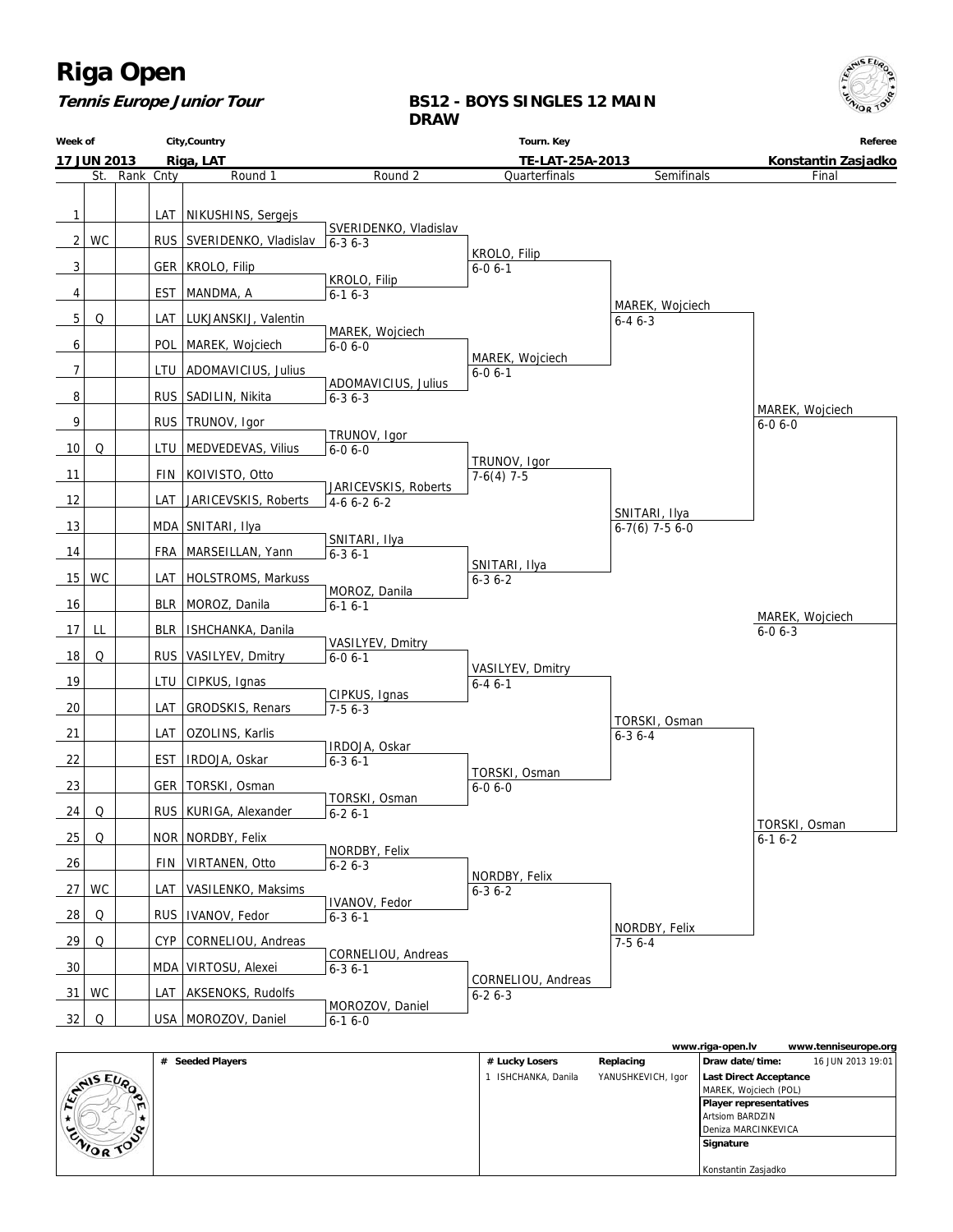#### **Tennis Europe Junior Tour**

#### **GD12 - GIRLS DOUBLES 12 MAIN DRAW**

**Week of 17 JUN 2013 City,Country Riga, LAT Tourn. Key TE-LAT-25A-2013 Referee Konstantin Zasjadko** St. Rank Cnty **Round 1** 1 | GER FIN HAAVISTO, Ella STROMBACH, Santa  $2$  LAT LAT LISOVSKA, Klaudija POLISCHUK, Stefanija 3 WC LAT BLR FILICHENOK, Kristina JAKOVLEVA, Anna  $4$  | RUS RUS | AVILYCHEVA, Sabrina PACHKALEVA, Taisya 5 FRA FRA GUEROULT, Lea KOMANO, Margaux 6 | POL POL CHWALINSKA, Maja SWIATEK, Iga  $7$   $\vert$   $\vert$  LAT LAT UZKALNE, Herta VIDNERE, Hardija 8 | FIN FIN JOUKANEN, Paula ORPANA, Oona 9 BLR LTU DAUJOTAITE, Iveta YERSH, Kseniya 10 | EST EST CHEKHLYSTOVA, Sofiya PLAKK, Carol 11 | LAT LAT SEMENISTAJA, Darja SEMENISTAJA, Marija 12 **WC** LAT UKR DIACHENKO, Ielizaveta MANTULENKO, Kamilla 13 **WC** LAT LAT IESALNIECE, Paula LATISA, Arta 14 WC LAT RUS CHERNYSHKOVA, Alexandra IGNATJEVA, Margarita 15 | BLR BLR EFREMOVA, Aleksandra KUBARAVA, Hanna 16 | | | | MDA | STAMAT, Vitalia MDA JOLEA, Nica Veronica **Quarterfinals**  HAAVISTO, Ella STROMBACH, Santa 6-3 6-2 AVILYCHEVA, Sabrina PACHKALEVA, Taisya 6-2 6-1 CHWALINSKA, Maja SWIATEK, Iga 6-0 6-2 JOUKANEN, Paula ORPANA, Oona  $6 - 26 - 3$  CHEKHLYSTOVA, Sofiya PLAKK, Carol 2-6 6-0 [10-8] DIACHENKO, Ielizaveta MANTULENKO, Kamilla 2-6 6-2 [11-9] CHERNYSHKOVA, Alexandra IGNATJEVA, Margarita 6-4 6-2 JOLEA, Nica Veronica STAMAT, Vitalia 2-6 6-4 [10-6] Semifinals AVILYCHEVA, Sabrina PACHKALEVA, Taisya w.o. CHWALINSKA, Maja SWIATEK, Iga w.o. CHEKHLYSTOVA, Sofiya PLAKK, Carol 6-2 6-0 JOLEA, Nica Veronica STAMAT, Vitalia w.o. Final CHWALINSKA, Maja SWIATEK, Iga 6-4 6-2 CHEKHLYSTOVA, Sofiya PLAKK, Carol 6-3 6-1 CHWALINSKA, Maja SWIATEK, Iga 6-0 6-3

|                  |                  |              |           | www.riga-open.lv       | www.tenniseurope.org                      |
|------------------|------------------|--------------|-----------|------------------------|-------------------------------------------|
|                  | # Seeded Players | # Alternates | Replacing | Draw date/time:        | 17 JUN 2013 13:24                         |
| ANIS EUP         |                  |              |           | Last Direct Acceptance |                                           |
|                  |                  |              |           |                        | LISOVSKA, K (LAT)+POLISCHUK, S (LAT) Drav |
| ∼                |                  |              |           | Player representatives |                                           |
|                  |                  |              |           | Mikita HERASKIN        |                                           |
| o                |                  |              |           | Hanna KRYVATULAVA      |                                           |
| <b>CAIOR TON</b> |                  |              |           | Signature              |                                           |
|                  |                  |              |           |                        |                                           |
|                  |                  |              |           | Konstantin Zasjadko    |                                           |

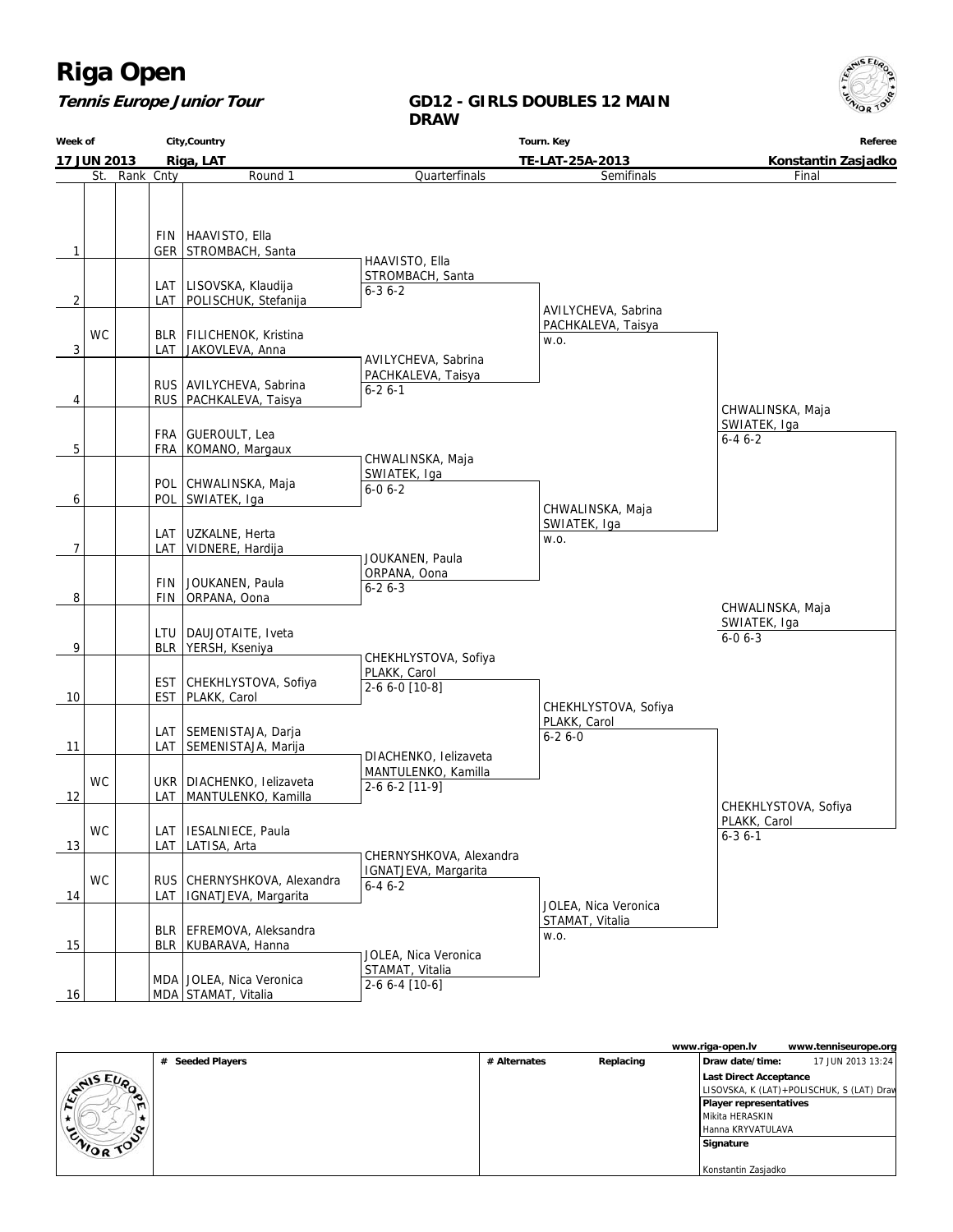#### **Tennis Europe Junior Tour**

#### **BD12 - BOYS DOUBLES 12 MAIN DRAW**



|                  |                  |              |           | www.riga-open.lv       | www.tenniseurope.org |
|------------------|------------------|--------------|-----------|------------------------|----------------------|
|                  | # Seeded Players | # Alternates | Replacing | Draw date/time:        | 17 JUN 2013 13:23    |
| ANIS EUP         |                  |              |           | Last Direct Acceptance |                      |
|                  |                  |              |           | l All in               |                      |
|                  |                  |              |           | Player representatives |                      |
|                  |                  |              |           | Mikita HERASKIN        |                      |
| .o.              |                  |              |           | Hanna KRYVATULAVA      |                      |
| <b>CAIOR TON</b> |                  |              |           | Signature              |                      |
|                  |                  |              |           |                        |                      |
|                  |                  |              |           | Konstantin Zasjadko    |                      |

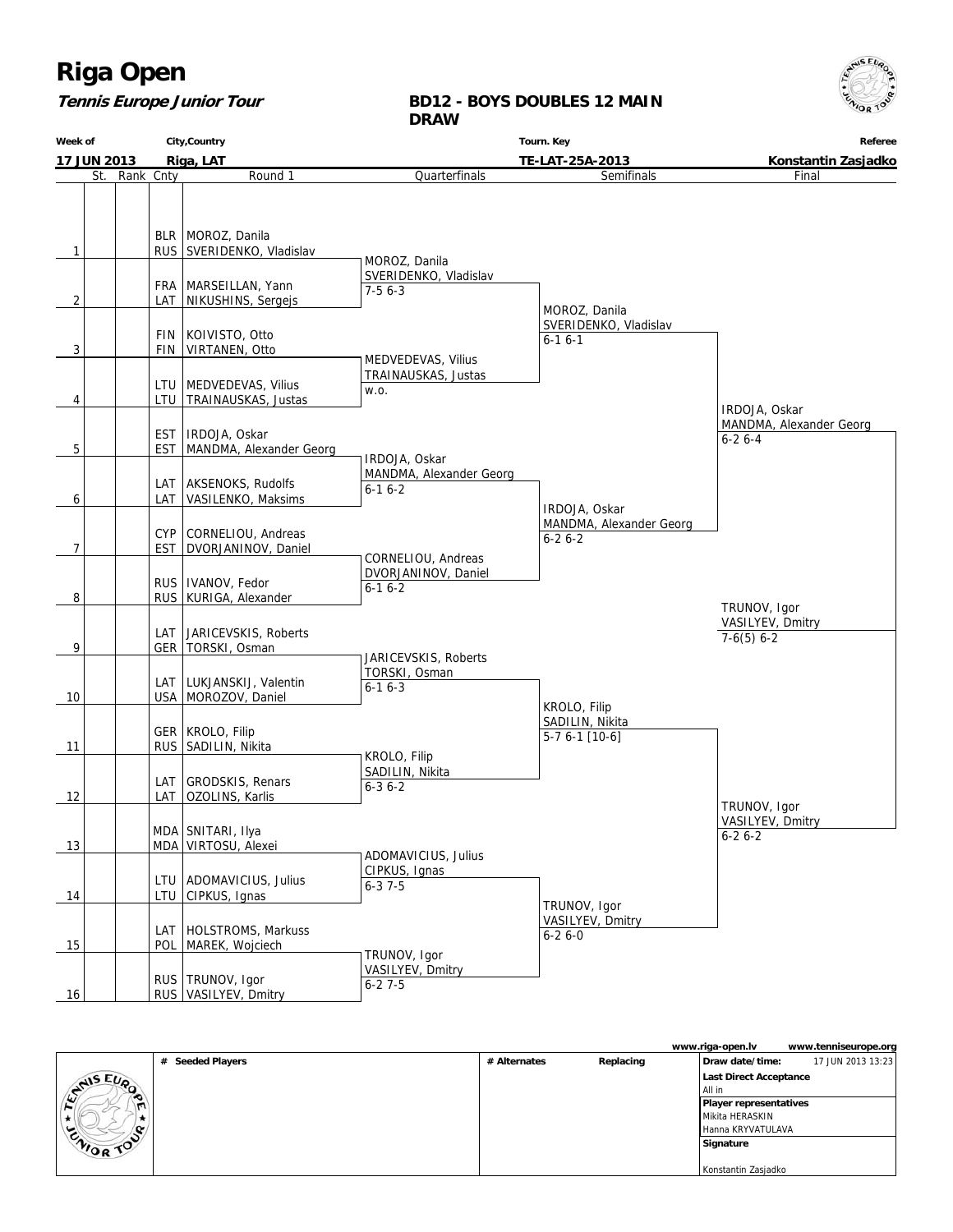

#### **Tennis Europe Junior Tour**

#### **GS12 - GIRLS SINGLES 12 QUALIFYING**

**Week of 17 JUN 2013 City,Country Riga, LAT Tourn. Key TE-LAT-25A-2013 Referee Konstantin Zasjadko** St. Rank Cnty Round 1 1 | BLR IVANOVA, Aryna 2 | LAT LASMANE, Katrina 3 | | | | LAT | LISOVSKA, Klaudija 4 | FIN HAAVISTO, Ella 5 | | | | LAT GRUNDULE, Alise 6 | GER BAACKE, Kira 7 | BLR YERSH, Kseniya 8 | EST KLIIMAND, Viktoria Kleer 9 | RUS AVILYCHEVA, Sabrina 10 | UKR DIDKOVSKA, Anna 11 | | | | LAT | GELLER, Nicole 12 | BLR ALESYA, Yakubovich 13 | GER BARBER, Cora Stefanie 14 | | | | LAT | IGNATJEVA, Margarita 15 WC | LAT LATISA, Arta 16 WC | EST ANDERSON, Sonja 17 | LAT AKMANE, Annelija 18 | BLR GANNOTA, Anita 19 | | | | LAT | SEMENISTAJA, Darja 20 | EST MUULI, Ann Maria 21 | BLR EFREMOVA, Aleksandra 22 | EST KUBRE, Lissi 23 | | | | LAT | SEMENISTAJA, Marija 24 | GER GEVORGYAN, Emma 25 | | | | LTU | BANAITYTE, Viktorija 26 | | | | LAT | IESALNIECE, Paula 27 | | TUR COMLEK, Azradeniz 28 | | BLR KUBARAVA, Hanna 29 | EST NARMONT, Helena 30 | | | | LAT | LICKEVICH, Elizabeth 31 | LAT VILKOVA, Miroslava 32 | | | UKR SHEVTSOVA, Maria **Finals**  LASMANE, Katrina 7-5 6-3 HAAVISTO, Ella 6-2 6-2 GRUNDULE, Alise 6-0 6-0 YERSH, Kseniya 6-0 6-0 AVILYCHEVA, Sabrina 6-1 6-0 ALESYA, Yakubovich 6-2 6-4 IGNATJEVA, Margarita  $2 - 6$  6-0 6-2 LATISA, Arta 6-2 6-3 GANNOTA, Anita 1-6 6-2 6-0 SEMENISTAJA, Darja  $6-16-2$  EFREMOVA, Aleksandra  $6 - 26 - 1$  GEVORGYAN, Emma 6-3 6-2 IESALNIECE, Paula 6-3 2-6 6-4 KUBARAVA, Hanna  $3-6$  7 $-6$ (2) 6 $-3$  NARMONT, Helena 6-2 6-4 VILKOVA, Miroslava 6-3 7-5 **Qualifiers**  HAAVISTO, Ella 6-1 6-0 YERSH, Kseniya 6-3 6-0 AVILYCHEVA, Sabrina 6-1 6-1 IGNATJEVA, Margarita 7-5 6-1 SEMENISTAJA, Daria 6-4 5-7 6-3 EFREMOVA, Aleksandra 6-4 1-6 6-2 KUBARAVA, Hanna 6-4 6-1 NARMONT, Helena 7-5 6-3

|                  | # Seeded Players | # Alternates | Replacing | Draw date/time: 14 JUN 2013 19:02 |
|------------------|------------------|--------------|-----------|-----------------------------------|
| AIS EVA          |                  |              |           | Last Direct Acceptance            |
|                  |                  |              |           | All in                            |
|                  |                  |              |           | <b>Player representatives</b>     |
|                  |                  |              |           | Egor BIZHENKO                     |
| $\sim$           |                  |              |           | Alexandra SHEMARINA               |
| <b>CAIOR TOP</b> |                  |              |           | Signature                         |
|                  |                  |              |           |                                   |
|                  |                  |              |           | Konstantin Zasjadko               |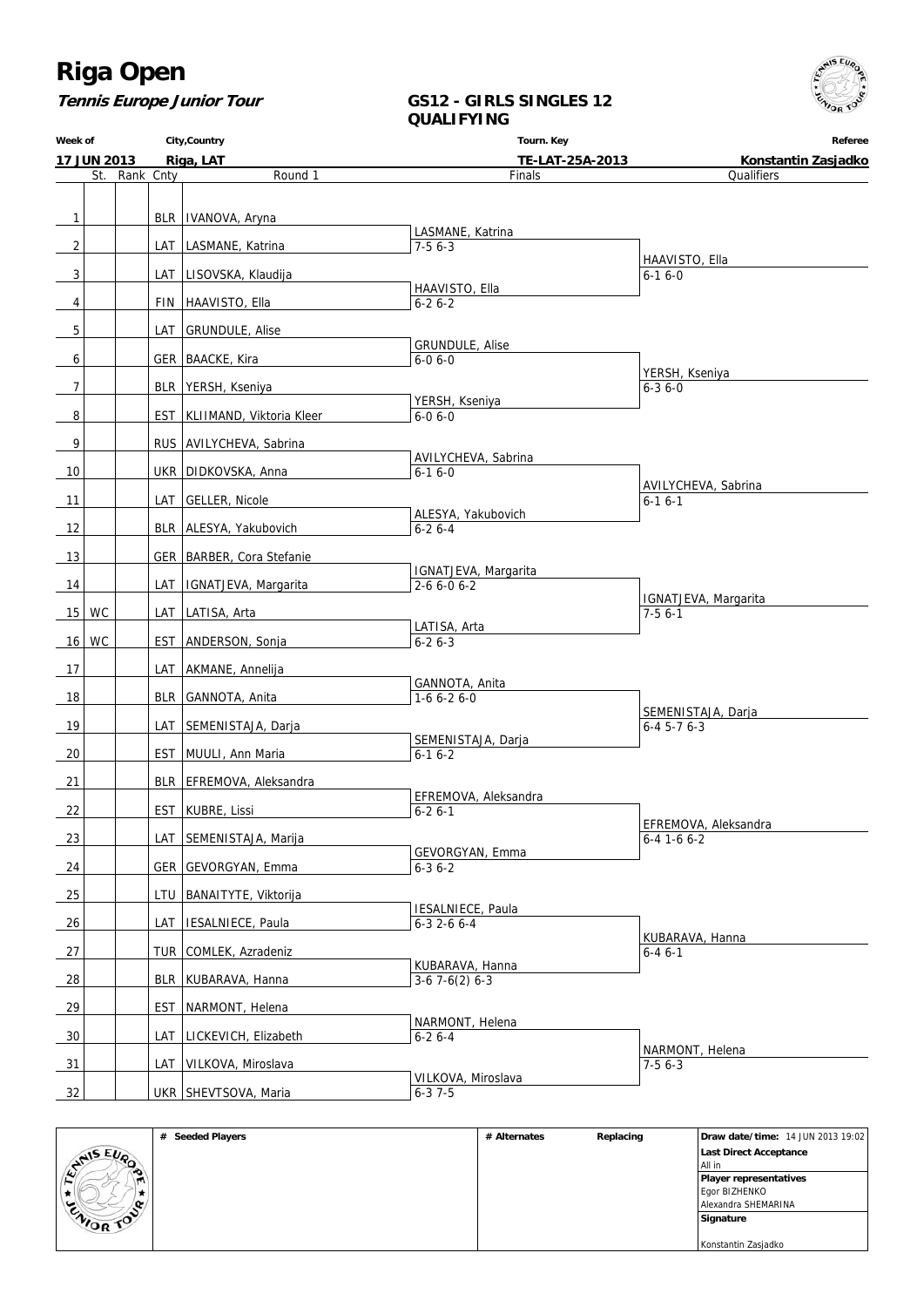

#### **Tennis Europe Junior Tour**

#### **BS12 - BOYS SINGLES 12 QUALIFYING**

**Week of 17 JUN 2013 City,Country Riga, LAT Tourn. Key TE-LAT-25A-2013 Referee Konstantin Zasjadko** St. Rank Cnty Round 1 1 | RUS ALMANSUR, Danil  $2$  | | | | Bye 3 | | | | LTU | MEDVEDEVAS, Vilius 4 | EST PEDJAK, Oskar 5 | EST OTTENDER, Ott Eric  $6$  |  $\qquad \qquad$  Bye 7 | RUS PREGER, Kirill 8 | LAT LUKJANSKIJ, Valentin 9 WC | BLR | ISHCHANKA, Danila  $10$   $\vert$   $\vert$   $\vert$   $\vert$  Bye 11 | LTU TRAINAUSKAS, Justas 12 | RUS KURIGA, Alexander 13 | RUS | IVANOV, Fedor 14 Bye 15 | WC | | EST | KLIIMASK, Gregor Marius 16 | | | LAT KRAUKLIS, Kristaps 17 | EST LAJAL, Mark 18 Bye 19 | LAT MATJUHINS, Kirils 20 | RUS VASILYEV, Dmitry 21 | RUS FILIPPOV, Andrey 22 | EST SUVI, Kevin 23 | | | | LTU GRIGAITIS, Edvinas 24 USA MOROZOV, Daniel 25 | CYP CORNELIOU, Andreas 26 | | | | | RUS | PANICHEV, Vladislav 27 | RUS OVECHKIN, Ivan 28 | | EST DVORJANINOV, Daniel 29 | LAT EIHVALDS, Elvijs 30 | EST TORIM, Gregory 31 | NOR NORDBY, Felix 32 | RUS GORIN, Daniil **Finals**  ALMANSUR, Danil MEDVEDEVAS, Vilius 6-2 6-0 OTTENDER, Ott Eric LUKJANSKIJ, Valentin 6-3 7-5 ISHCHANKA, Danila KURIGA, Alexander 6-7(5) 6-3 6-3 IVANOV, Fedor KLIIMASK, Gregor Marius 6-4 6-2 LAJAL, Mark VASILYEV, Dmitry  $6-16-1$  SUVI, Kevin  $6 - 26 - 1$  MOROZOV, Daniel 5-7 6-3 6-3 CORNELIOU, Andreas 6-3 6-0 DVORJANINOV, Daniel 6-4 6-1 TORIM, Gregory 6-4 7-5 NORDBY, Felix 6-1 6-0 **Qualifiers**  MEDVEDEVAS, Vilius 6-0 6-0 LUKJANSKIJ, Valentin 6-3 6-2 KURIGA, Alexander 6-2 6-1 IVANOV, Fedor 6-3 6-1 VASILYEV, Dmitry 6-0 6-1 MOROZOV, Daniel  $6-46-3$  CORNELIOU, Andreas 6-4 6-4 NORDBY, Felix 6-1 6-1

|                  | # Seeded Players | # Alternates | Replacing | <b>Draw date/time: 14 JUN 2013 19:01</b> |
|------------------|------------------|--------------|-----------|------------------------------------------|
|                  |                  |              |           | Last Direct Acceptance                   |
| <b>STAIS EUP</b> |                  |              |           | Bye x <sub>5</sub>                       |
| m                |                  |              |           | <b>Player representatives</b>            |
|                  |                  |              |           | Egor BIZHENKO                            |
| $\sim$           |                  |              |           | Alexandra SHEMARINA                      |
| <b>WIDR TON</b>  |                  |              |           | Signature                                |
|                  |                  |              |           |                                          |
|                  |                  |              |           | Konstantin Zasjadko                      |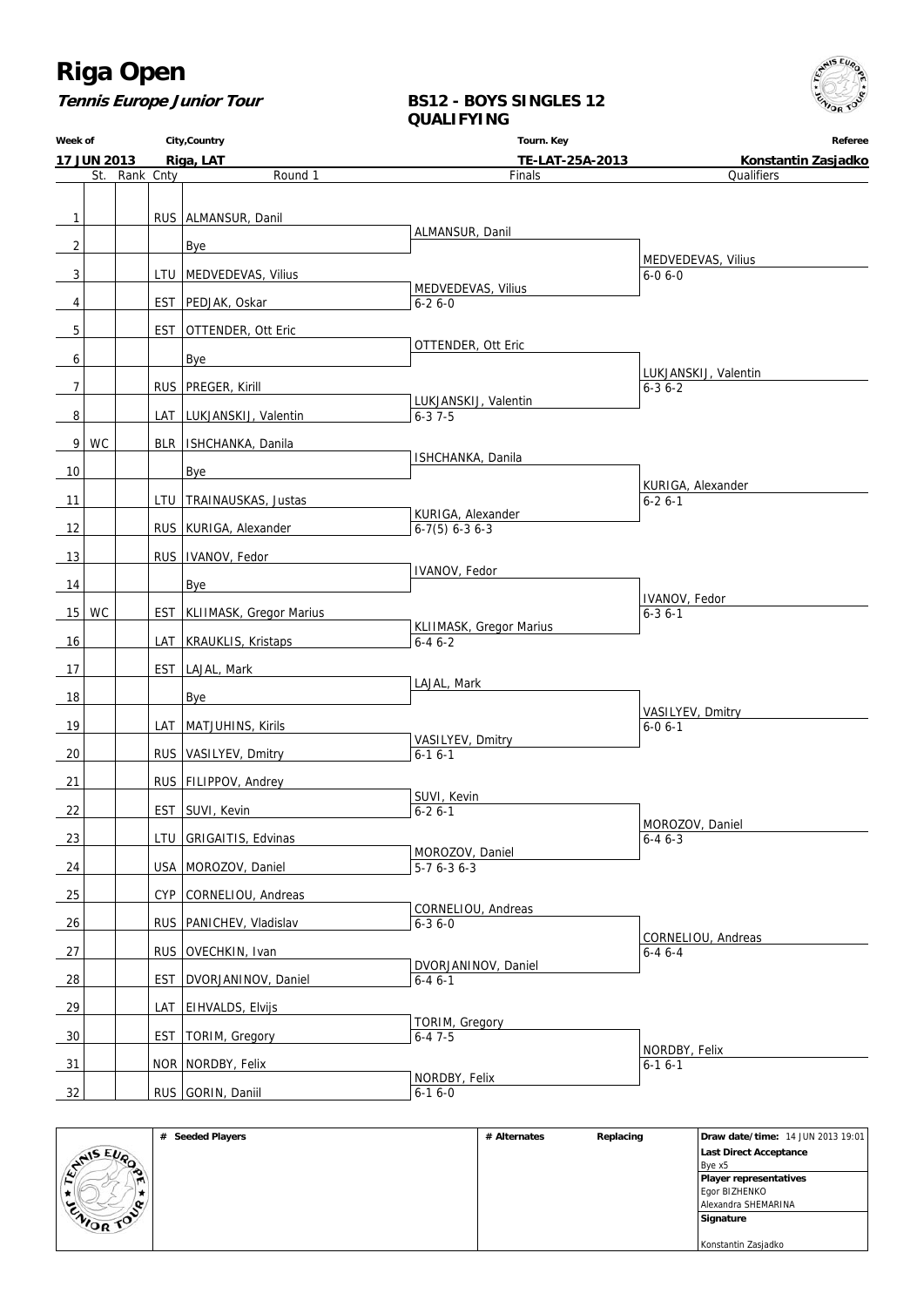**Tennis Europe Junior Tour**



#### **GS12 - GIRLS SINGLES 12 CONSOLATION CONSOLATION**



|                            | . | <br> |                               | . |
|----------------------------|---|------|-------------------------------|---|
| $E_{\nu_{\alpha}}$<br>فللع |   |      | Last Direct Acceptance        |   |
| ∙                          |   |      | KOMANO, Margaux (FRA)         |   |
| ∽                          |   |      | <b>Player representatives</b> |   |
|                            |   |      | Artsiom BARDZIN               |   |
| $\sim$                     |   |      | Deniza MARCINKEVICA           |   |
| WOR<br>$\sim$              |   |      | Signature                     |   |
|                            |   |      |                               |   |
|                            |   |      | Konstantin Zasjadko           |   |